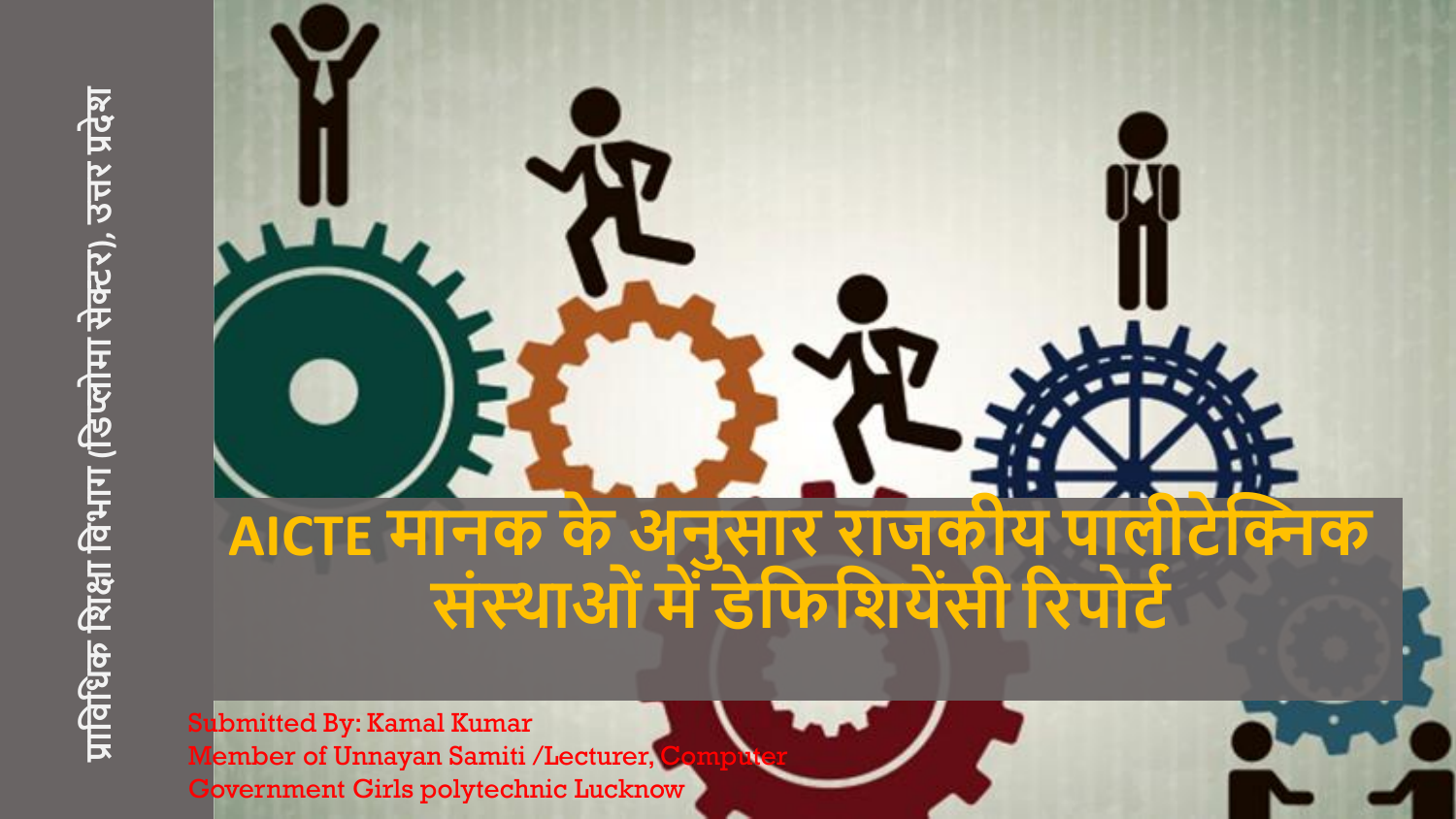## **फिभाग मेंराजकीय, अनुदाफनत , फनजी ि अन्य पालीटेक्निक**

| S.NO                    | <b>TYPE</b>       | <b>TOTAL INSTITIUTE</b> | <b>TOTAL COURSES</b>                           |  |  |
|-------------------------|-------------------|-------------------------|------------------------------------------------|--|--|
| $\mathbf{1}$            | <b>GOVERNMENT</b> | 147                     |                                                |  |  |
| $\overline{2}$          | <b>AIDED</b>      | 19                      |                                                |  |  |
| $\overline{3}$          | <b>OTHER</b>      | 07                      | पाठ्यक्रम<br>ण्ट्याय-13<br>द्रवर्षाय वर्षीय-06 |  |  |
| $\overline{\mathbf{4}}$ | <b>PPP</b>        | 02                      | तीन वर्षीय-53<br>चार वर्षीय-01<br>कुल-73       |  |  |
| 5                       | <b>PRIVATE</b>    | 1266                    | en gri g                                       |  |  |
|                         | <b>TOTAL</b>      | 1441                    |                                                |  |  |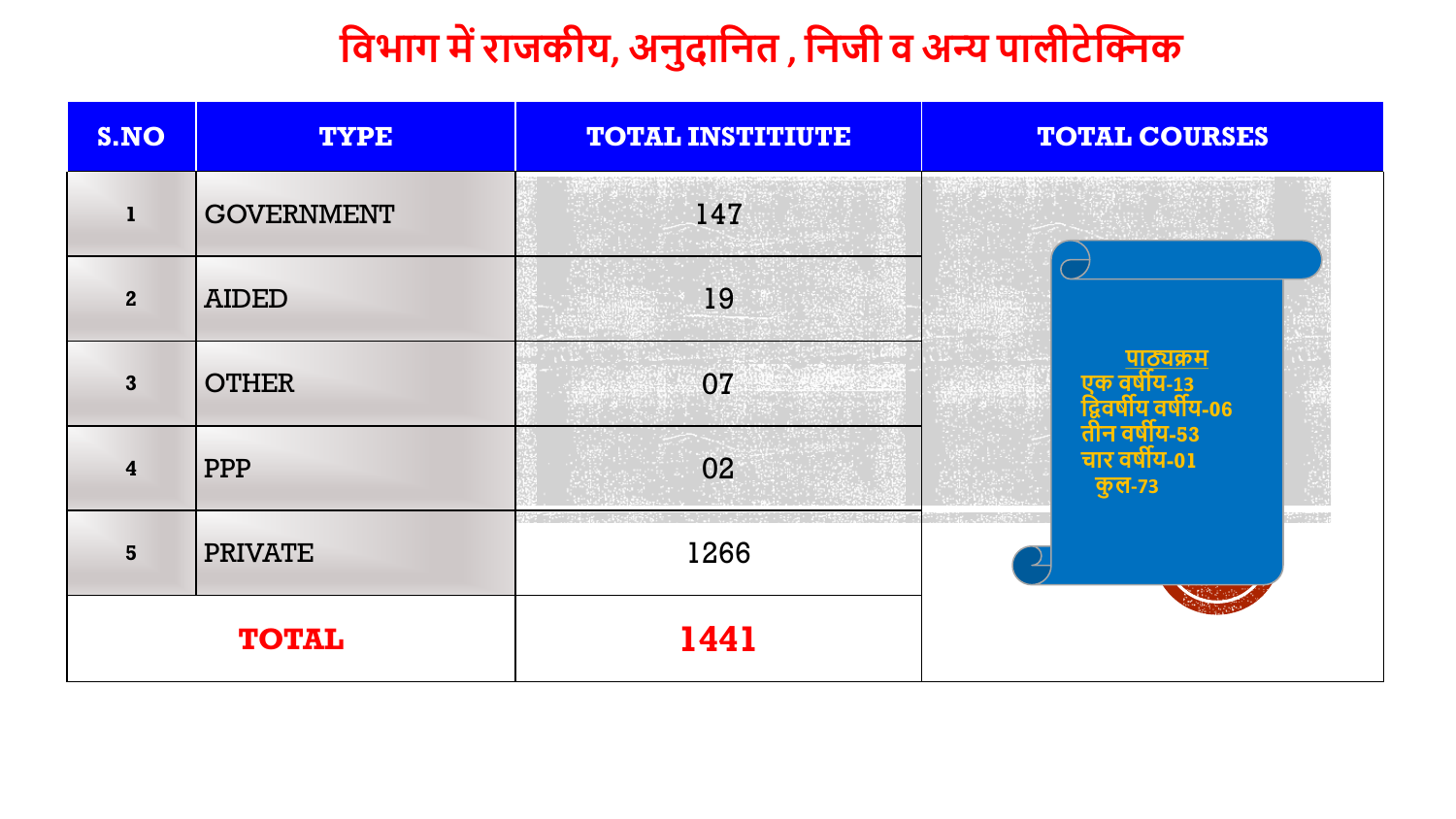## **जोन अनुसार समस्त राजकीय पालीटेक्निक संस्थाओंमेंप्रिानाचायट, फिभागाध्यक्ष एिंव्याख्याताओ की पदो ंकी क्नस्थफत**

|                               | <b>PRINCIPAL</b>                 |                              |                    |                                  |                              | <b>HEAD OF DEPARTMENT</b>    | <b>LECTURER</b>                  |                              |                              |
|-------------------------------|----------------------------------|------------------------------|--------------------|----------------------------------|------------------------------|------------------------------|----------------------------------|------------------------------|------------------------------|
| <b>ZONE</b>                   | <b>Sanctioned</b><br><b>Post</b> | <b>Filled</b><br><b>Post</b> | <b>Vacant Post</b> | <b>Sanctioned</b><br><b>Post</b> | <b>Filled</b><br><b>Post</b> | <b>Vacant</b><br><b>Post</b> | <b>Sanctioned</b><br><b>Post</b> | <b>Filled</b><br><b>Post</b> | <b>Vacant</b><br><b>Post</b> |
| <b>BUNDELKHA</b><br><b>ND</b> | 25                               | 20                           | 5                  | <b>76</b>                        | 17                           | 59                           | 540                              | 176                          | 364                          |
| <b>CEN</b>                    | 38                               | 32                           | $6\phantom{1}6$    | 126                              | 35                           | 91                           | 836                              | 362                          | 474                          |
| <b>EAST</b>                   | 42                               | 32                           | <b>10</b>          | 130                              | 23                           | 107                          | 858                              | 329                          | 529                          |
| <b>WEST</b>                   | 37                               | 30                           | $\mathbf{Z}$       | 111                              | 25                           | 86                           | 768                              | 382                          | 386                          |
| <b>Grand</b><br><b>Total</b>  | 142                              | 11<br>4                      | 28                 | 443                              | 100                          | 343                          | 3002                             | 124<br>9                     | 175<br>3                     |

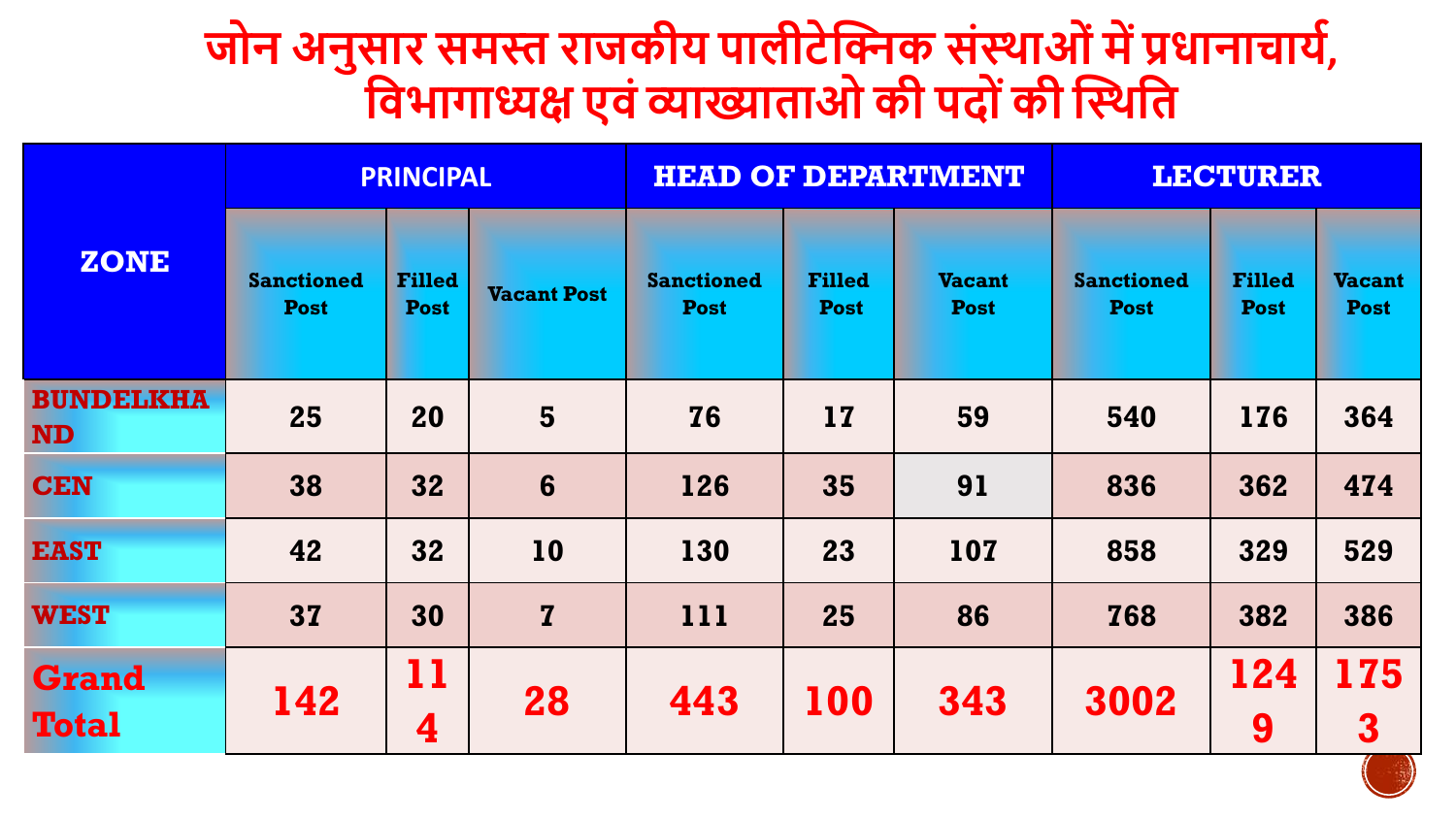जोन अनुसार समस्त राजकीय पालीटेक्निक संस्थाओं में कर्मशाला अधीक्षक, टी0 पी0 ओं0 एवंफारमेन ऑटो के पदोंकी क्नस्थति

|                        | <b>WORKSHOP</b><br><b>SUPERINTENDENT</b> |                              |                    | <b>TPO</b>                       |                              |                              | <b>FARMAN AUTO</b>               |                              |                              |  |
|------------------------|------------------------------------------|------------------------------|--------------------|----------------------------------|------------------------------|------------------------------|----------------------------------|------------------------------|------------------------------|--|
| <b>ZONE</b>            | <b>Sanctioned</b><br><b>Post</b>         | <b>Filled</b><br><b>Post</b> | <b>Vacant Post</b> | <b>Sanctioned</b><br><b>Post</b> | <b>Filled</b><br><b>Post</b> | <b>Vacant</b><br><b>Post</b> | <b>Sanctioned</b><br><b>Post</b> | <b>Filled</b><br><b>Post</b> | <b>Vacant</b><br><b>Post</b> |  |
| <b>BUNDELKHAN</b><br>D | 12                                       | $\overline{\mathbf{4}}$      | 8                  | $\mathbf{1}$                     | $\boldsymbol{0}$             | $\mathbf{I}$                 | $\mathbf{I}$                     | $\boldsymbol{0}$             | 1                            |  |
| <b>CEN</b>             | 15                                       | 5                            | 10                 | $\mathbf{2}$                     | $\mathbf{1}$                 | $\bf{l}$                     | $\mathbf{I}$                     | $\boldsymbol{0}$             | 1                            |  |
| <b>EAST</b>            | 11                                       | 5                            | 6                  | $\boldsymbol{0}$                 | $\mathbf 0$                  | $\mathbf 0$                  | $\mathbf{I}$                     | $\boldsymbol{0}$             | $\mathbf 1$                  |  |
| <b>WEST</b>            | 18                                       | $\overline{\mathbf{4}}$      | 14                 | $\mathbf 0$                      | $\boldsymbol{0}$             | $\mathbf{0}$                 | $\mathbf 0$                      | $\boldsymbol{0}$             | $\mathbf 0$                  |  |
| <b>Grand Total</b>     | 56                                       | <b>18</b>                    | 38                 | 3                                |                              | $\mathbf 2$                  | 3                                | $\boldsymbol{0}$             | 3                            |  |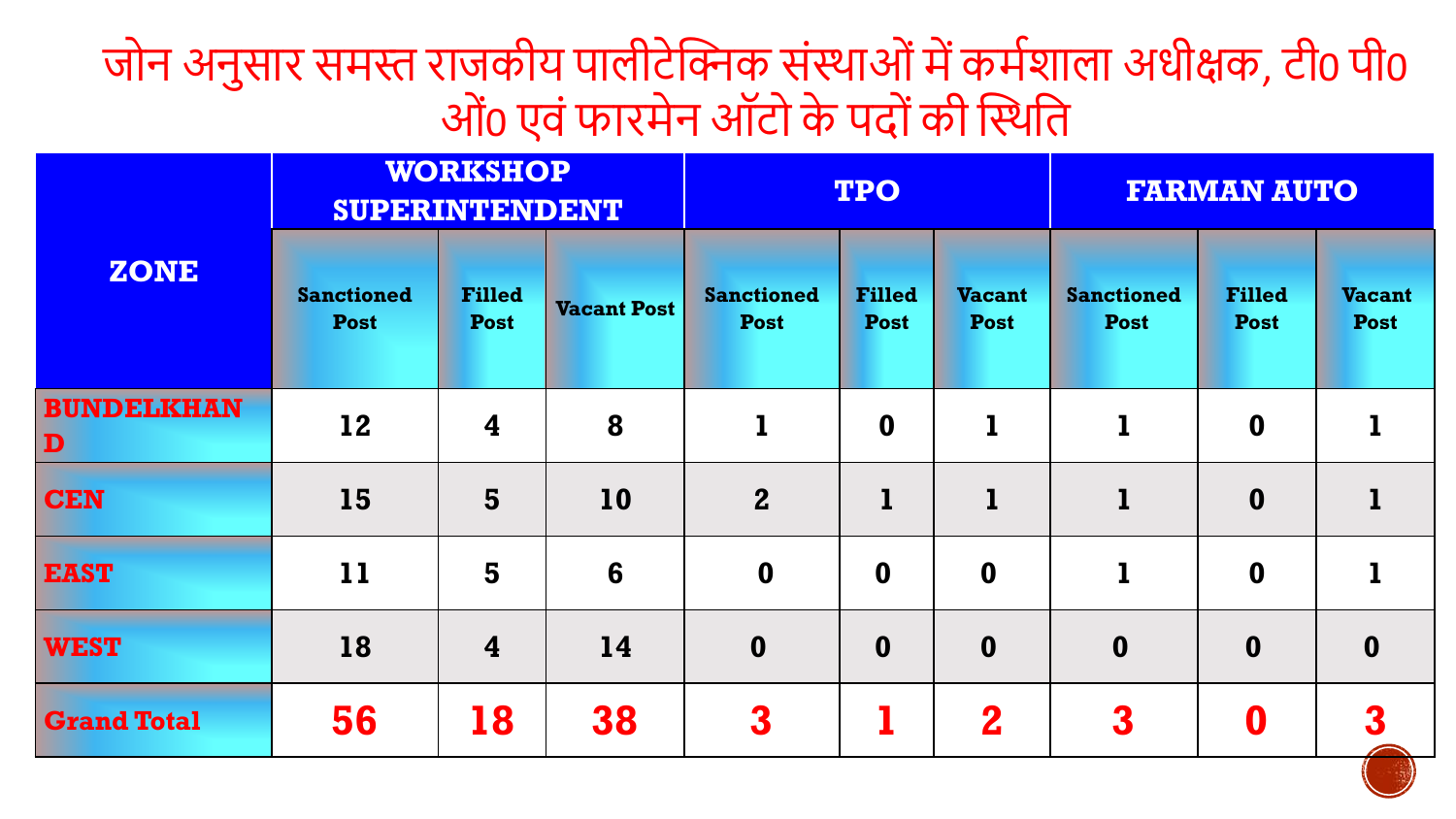## **AICTE अनुसार डेफिफियेंसी ररपोटटहेतुFields एिंParticulars**

| S. No          | <b>FIELDS TYPE AS PER AICTE</b>                         |
|----------------|---------------------------------------------------------|
|                | Existing Programme / APPLIED ARTS AND CRAFTS-Diploma    |
| $\overline{2}$ | Existing Programme / ARCHITECTURE AND PLANNING-Diploma  |
| 3              | Existing Programme / ENGINEERING AND TECHNOLOGY         |
| $\overline{4}$ | Existing Programme / ENGINEERING AND TECHNOLOGY-Diploma |
| 5              | <b>Existing Programme / MANAGEMENT</b>                  |
| 6              | <b>Other Facilities</b>                                 |
| $\overline{7}$ | <b>Administrative Area</b>                              |
| 8              | <b>Amenities Area</b>                                   |
| 9              | <b>Anti-Ragging Related Deficiency Status</b>           |
| 10             | <b>Computational Facilities</b>                         |
| 11             | Director/Principal                                      |
| 12             | <b>Institution Level Faculty Member</b>                 |
| 13             | <b>Instructional Area-Common Facilities</b>             |
| 14             | <b>Land Area Details</b>                                |
| 15             | <b>Library Facilities</b>                               |
| 16             | <b>Ombudsman Related Deficiency Status</b>              |
| 17             | <b>Other Details</b>                                    |

वर्तमान में **147** संचालित राजकीय पालीटेक्निक संस्थाओं से AICTE मानक अनुसार विभिन्न FIELDS एवं PARTICULARS से सम्बंधित AICTE डेफिशियेंसी रिपोर्ट के अनुसार सूचना को संकलित करते हुए विश्लेषण के उपरान्त रिपोर्ट अग्रेतर प्रस्तुत है I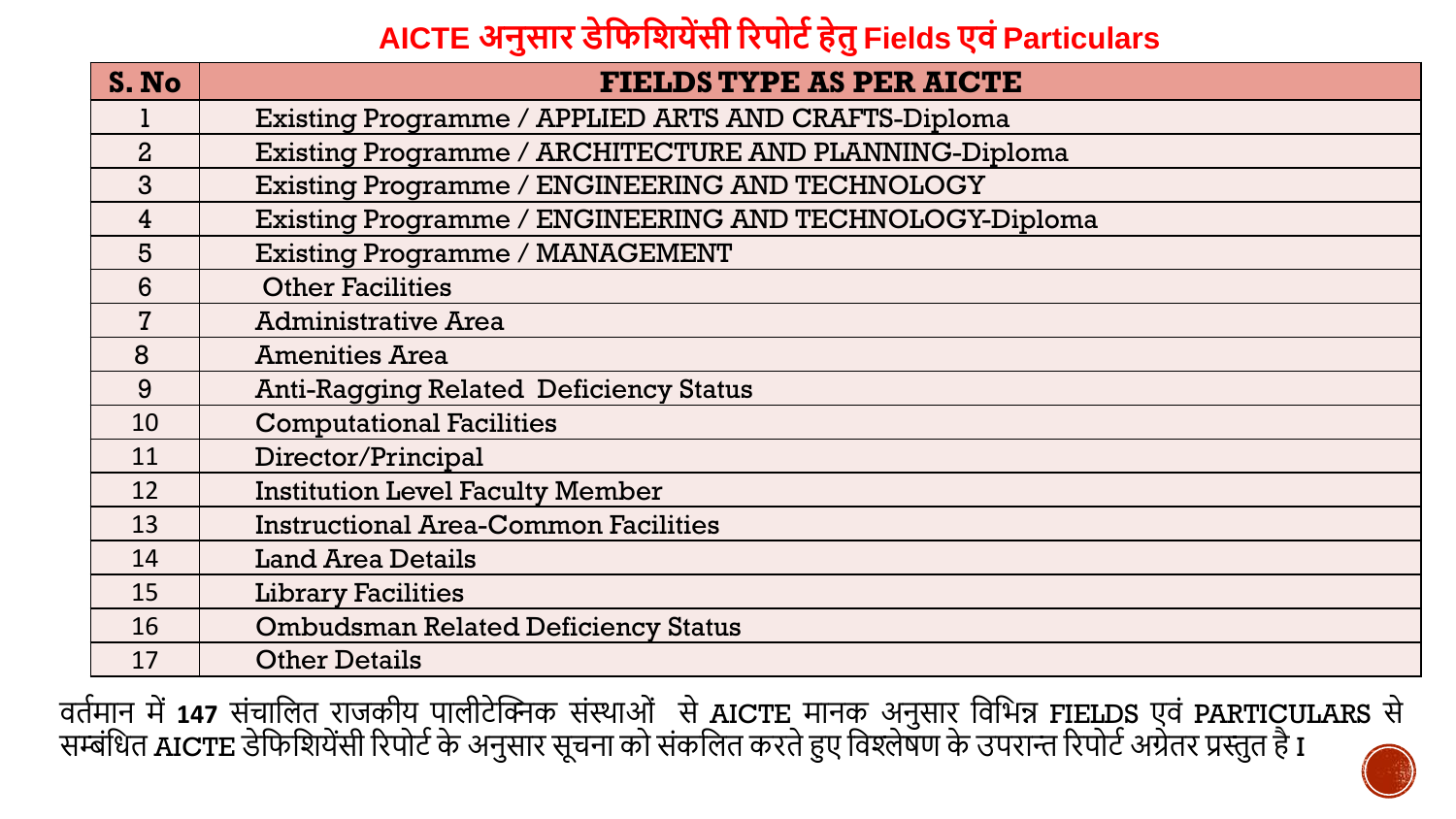## **AICTE मानक केअनुसार राजकीय पालीटेक्निक संस्थाओंमें डेफिफियेंसी ररपोटट**

#### **AICTE DEFICIENCY FIELDS (IN PERCENTAGE)**

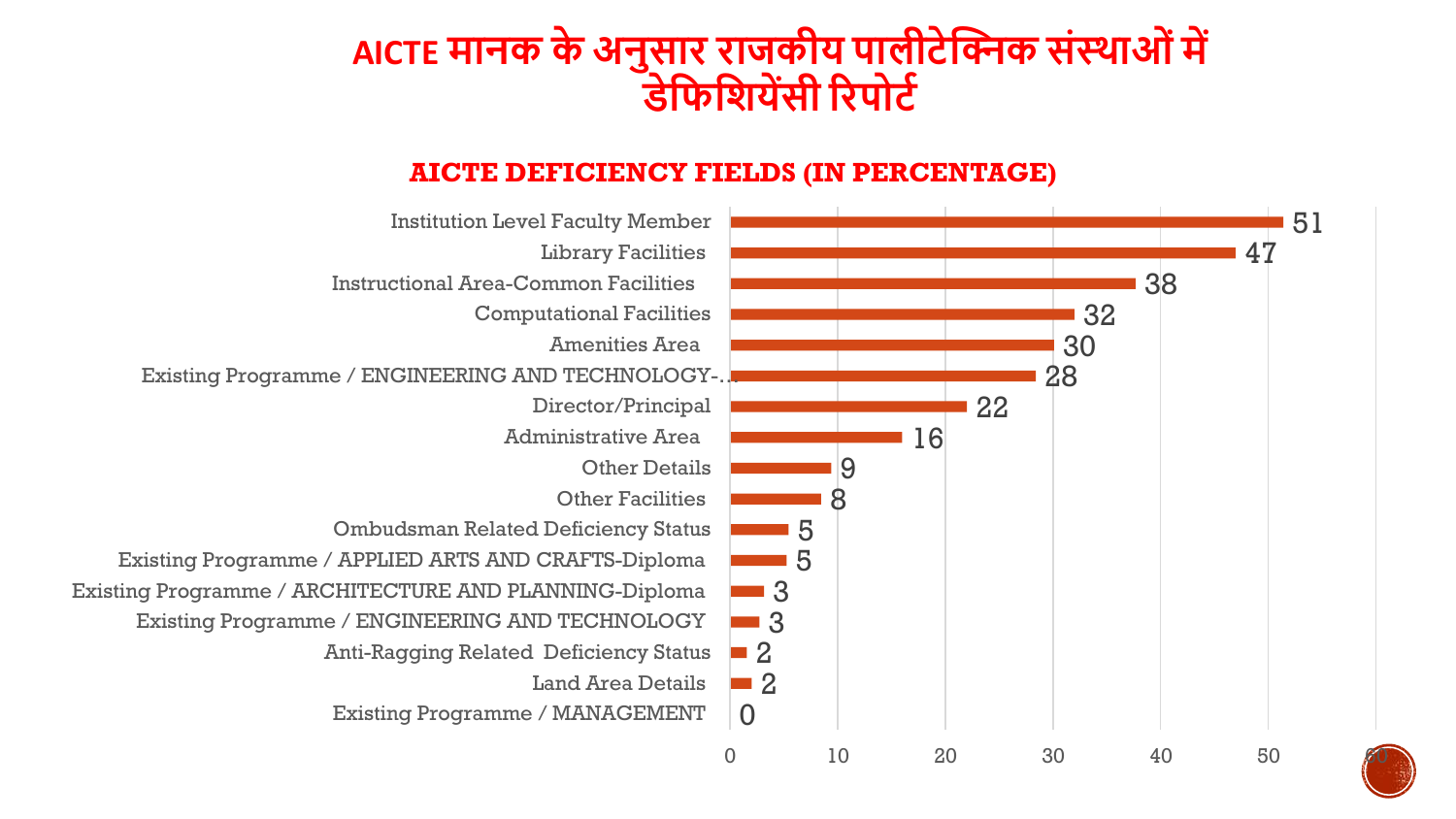कुल संचालित 147 राजकीय पालीटेक्निक संस्थाओं के AICTE मानक अनुसार DIRECTOR/PRINCIPAL में 22 % संस्थानों में डेफिश्रियेंसी पाई गयी ,कुल राजकीय पालीटेक्निक संस्थाओं में 33 प्रधानाचार्य पद भरे जाने की आवश्यकिा है

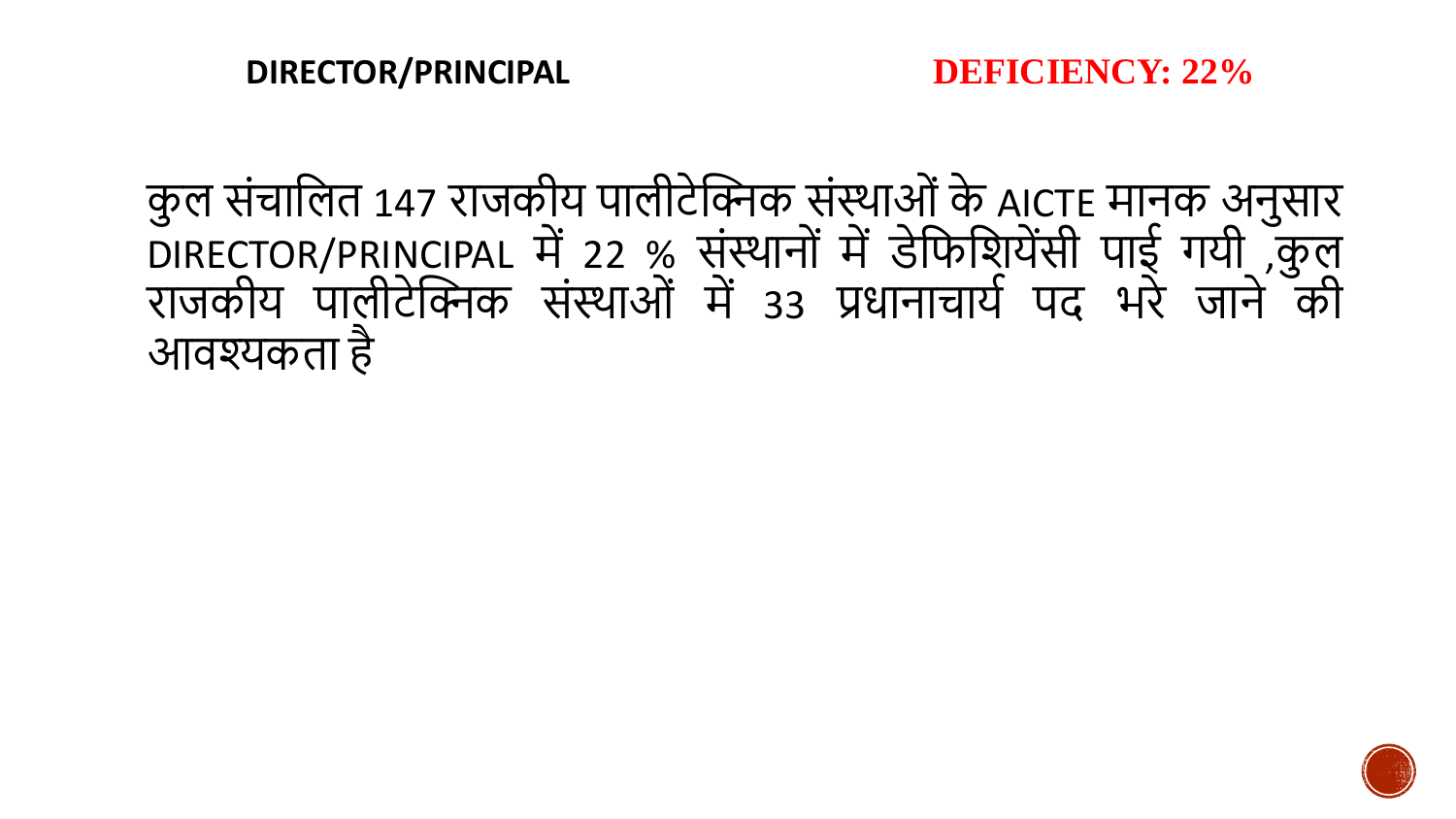#### **ADMINISTRATIVE AREA DEFICIENCY: 16%**

#### ADMINISTRATIVE AREA ( IN PERCENTAGE)



**ADMINISTRATIVE AREA** में16% संस्थानोंमेंडेतफतशयेंसी पाई गयी तजसमेउपरोक्त ग्राफ अनुसार तवतिन्न PARTICULARS में डेफिशियेंसी प्रदर्शित है I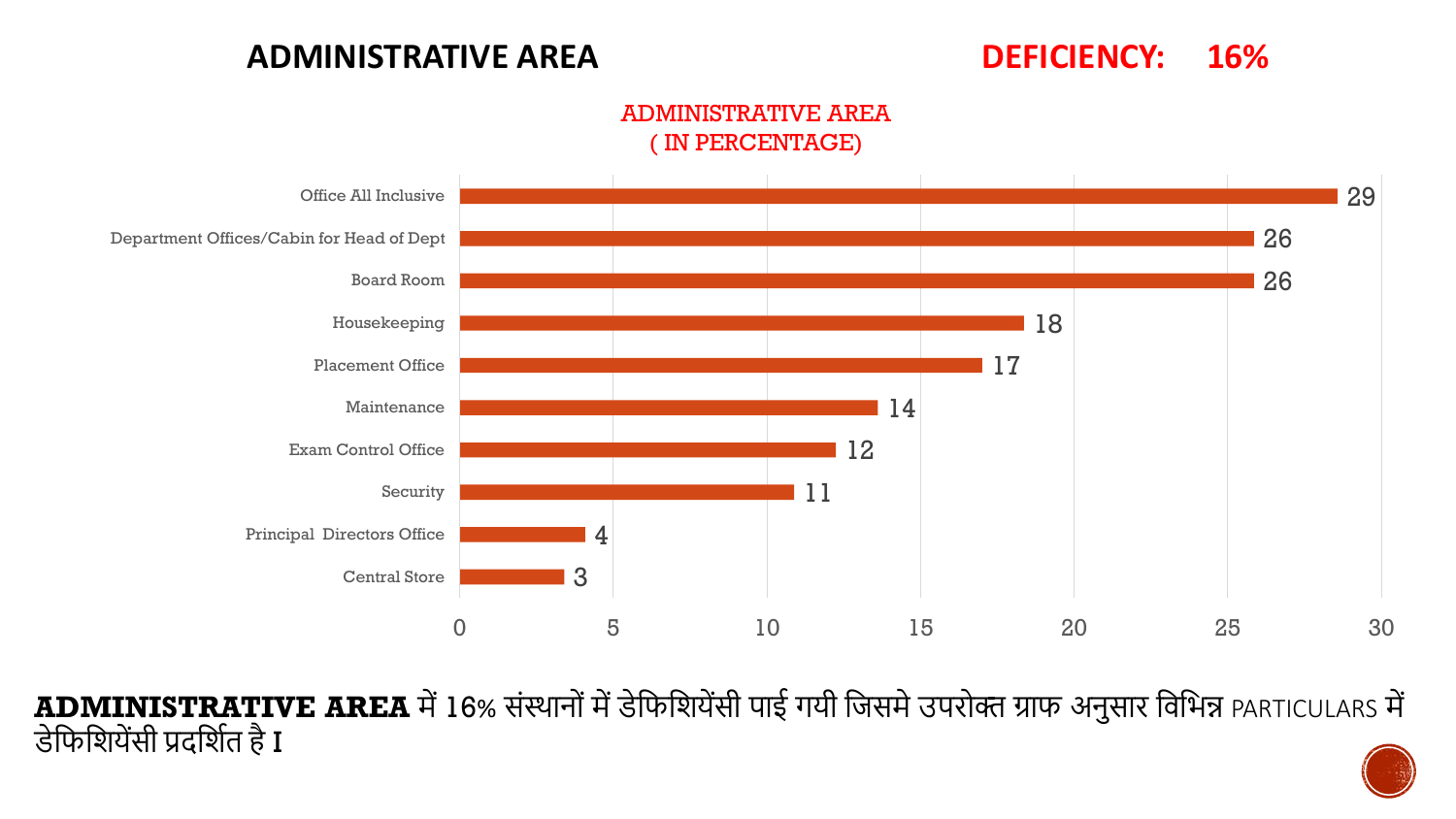#### **OTHER DETAILS DEFICIENCY: 9 %**

#### Deficiencies In other details ( In Percentage)

| Courses/Approved Intake Displayed at the<br>Entrance of the Institution?           |  |
|------------------------------------------------------------------------------------|--|
| Are all Approved Teaching Faculty Member<br>being Paid as per Present Pay          |  |
| Fees to be Charged, Reservation Policy,<br>Admission Policy and Document Retention |  |
| Whether Institution is Operating from Permanent<br>Site?                           |  |
| List of Faculty Member and Data Uploaded on the<br><b>Institution Web Portal</b>   |  |
|                                                                                    |  |



OTHER FACILITIES में 09% संस्थानों में डेफिशियेंसी पाई गयी जिसमे उपरोक्त ग्राफ अनुसार विभिन्न PARTICULARS में डेफिशियेंसी प्रदर्शित है।

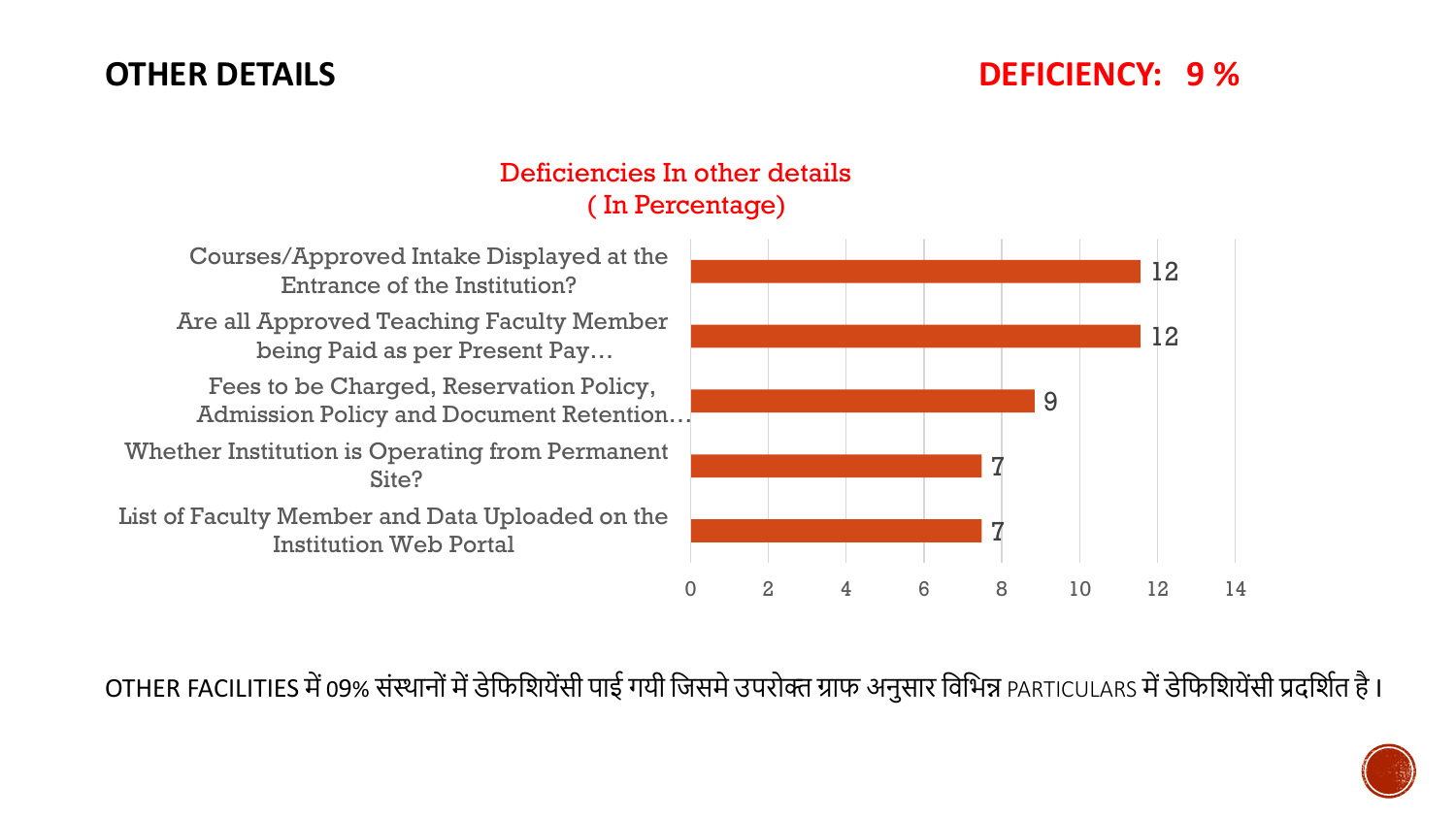#### **OTHER FACILITIES DEFICIENCY: 8%**

Deficiencies in Other Facilities ( in Percentage)



OTHER FACILITIES में 08% संस्थानों में डेफिशियेंसी पाई गयी जिसमे उपरोक्त ग्राफ अनुसार विभिन्न PARTICULARS में डेफिशियेंसी प्रदर्शित है।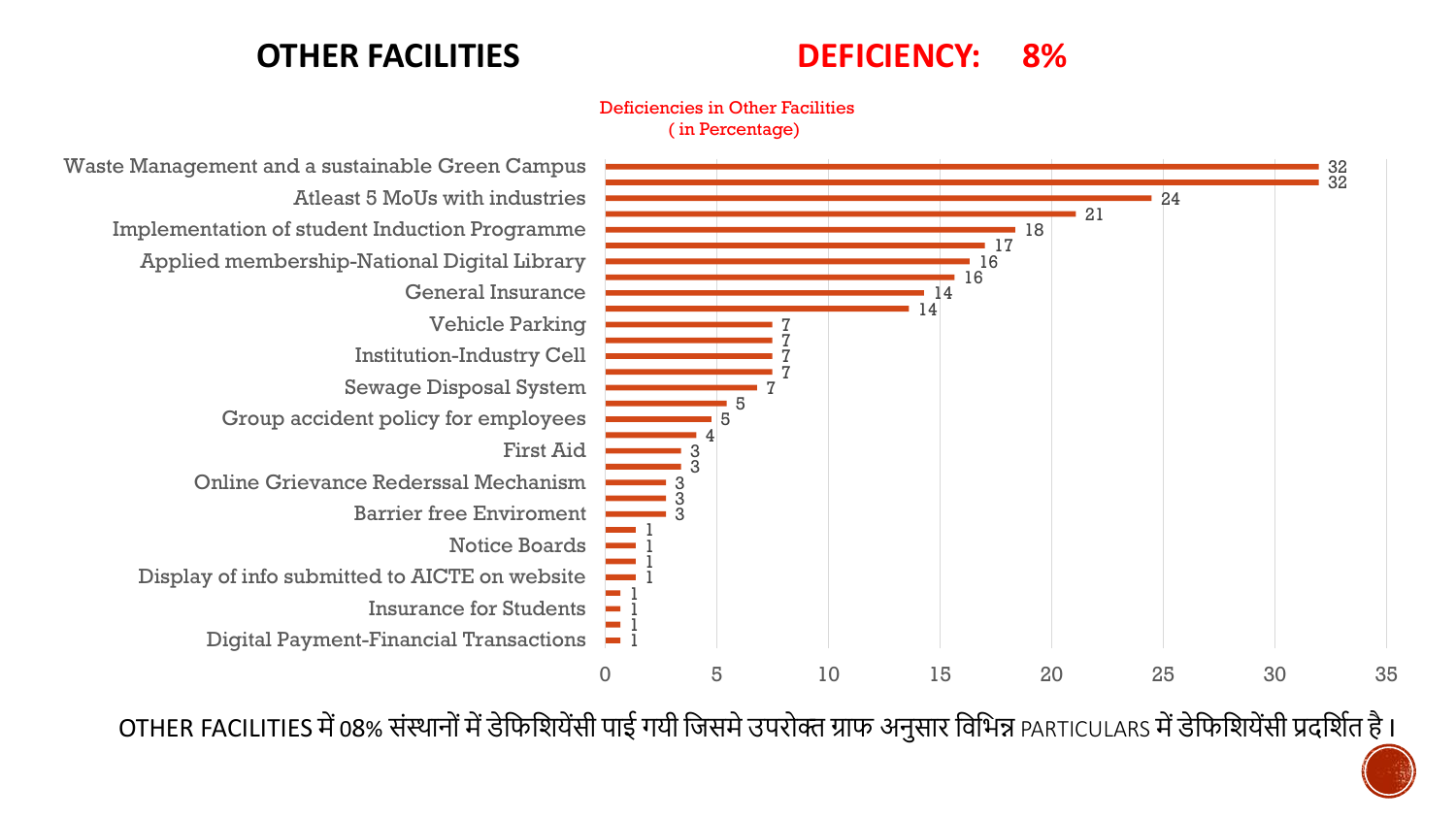## OMBUDSMAN RELATED DEFICIENCY STATUS **DEFICIENCY: 5%** OMBUDSMAN RELATED DEFICIENCY STATUS में 5% संस्थानों में डेफिशियेंसी है।

### EXISTING PROGRAMME / APPLIED ARTS AND CRAFTS-DIPLOMA **DEFICIENCY: 5%**



Deficiencies In Existing Programme / APPLIED ARTS AND CRAFTS-Diploma ( In Percentage)

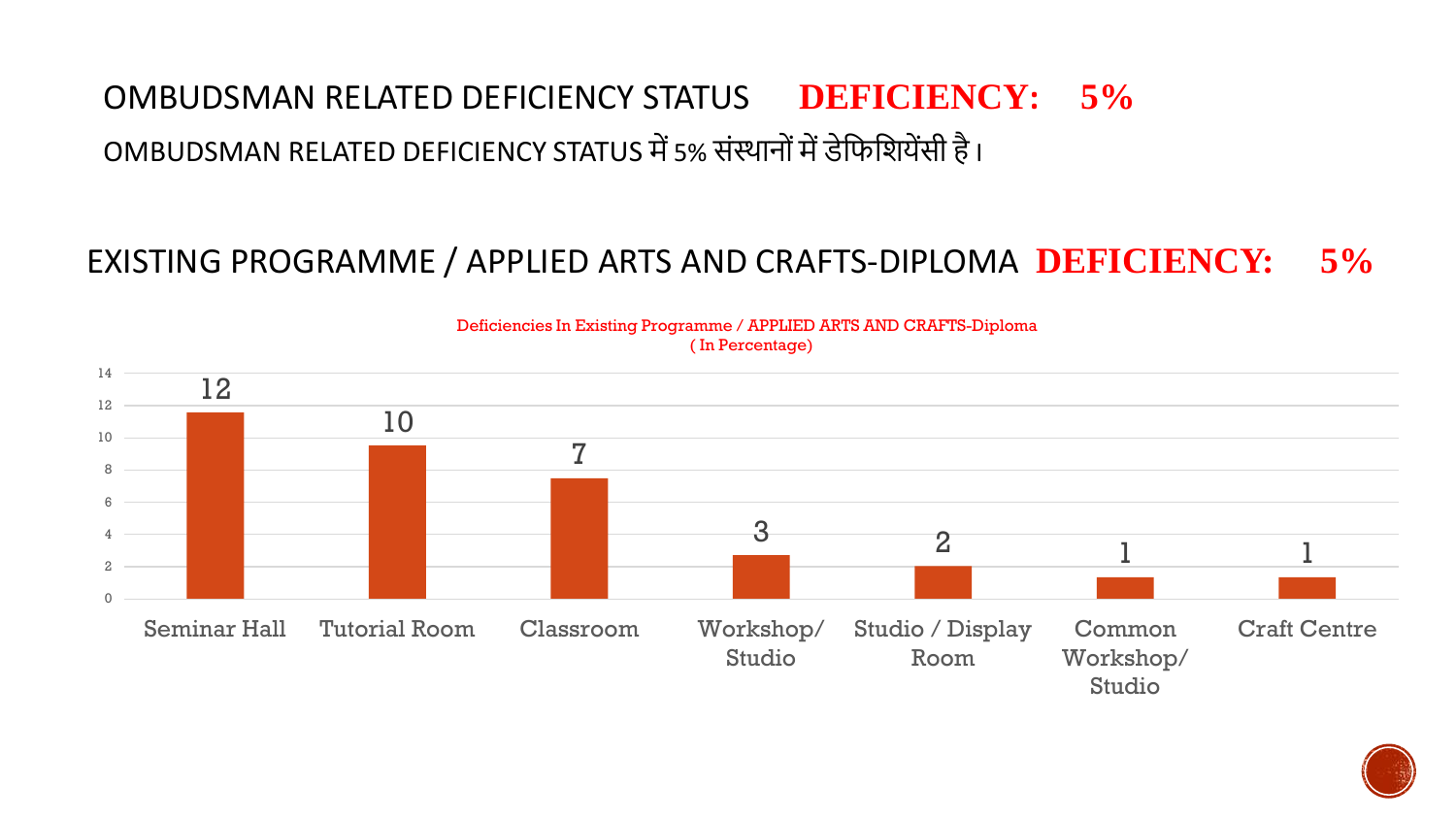### EXISTING PROGRAMME / ARCHITECTURE AND PLANNING-DIPLOMA **DEFICIENCY: 3 %**



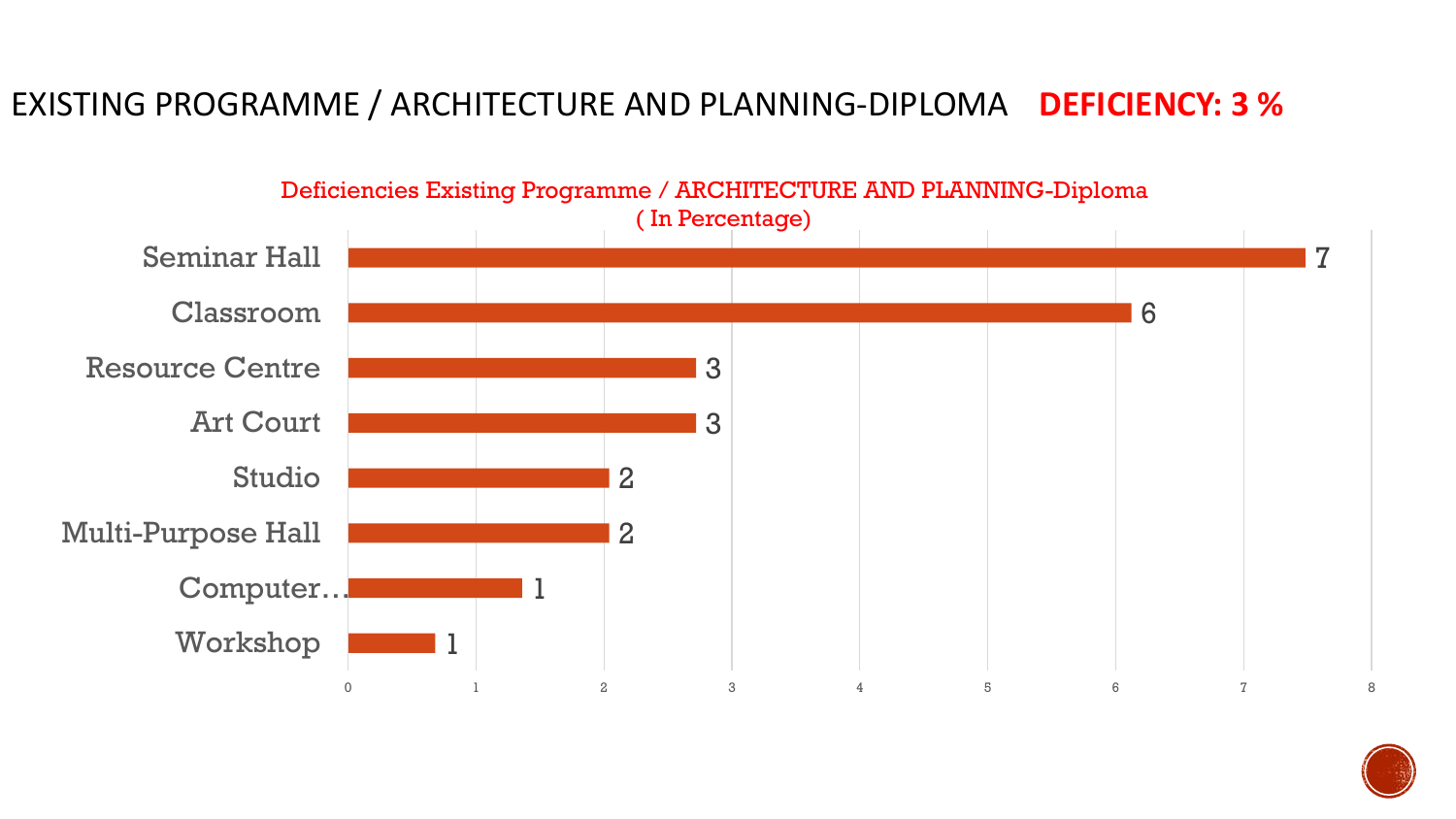#### EXISTING PROGRAMME / ENGINEERING AND TECHNOLOGY **DEFICIENCY: 3 %**





EXISTING PROGRAMME / ENGINEERING AND TECHNOLOGY में 03% संस्थानों में डेफिशियेंसी पाई गयी जिसमे उपरोक्त ग्राफ अनुसार विभिन्न PARTICULARS में डेफिशियेंसी प्रदर्शित है।

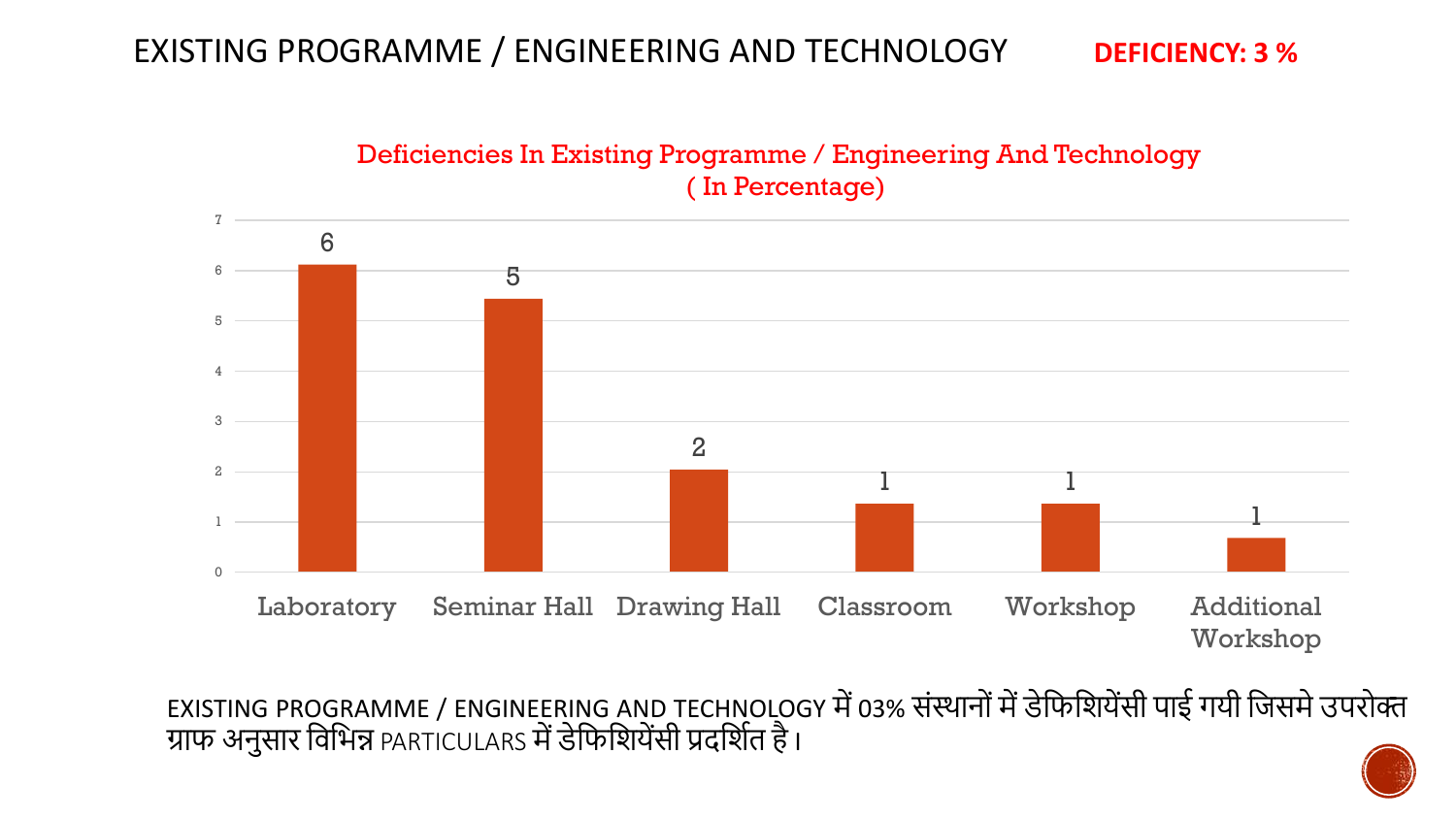### **ANTI-RAGGING RELATED DEFICIENCY STATUS DEFICIENCY: 2 %**

Deficiencies in Anti-Ragging Related Deficiency Status ( In Percentage)



Undertaking Obtained from Undertaking Obtained from Appointment of Counselors Constitution of Anti-Ragging Parents of Students Staying Students Staying in Hostel in Hostel Squad

ANTI-RAGGING RELATED DEFICIENCY STATUS में 02% संस्थानों में डेफिशियेंसी पाई गयी जिसमे उपरोक्त ग्राफ अनुसार विभिन्न PARTICULARS में डेफिशियेंसी प्रदर्शित है।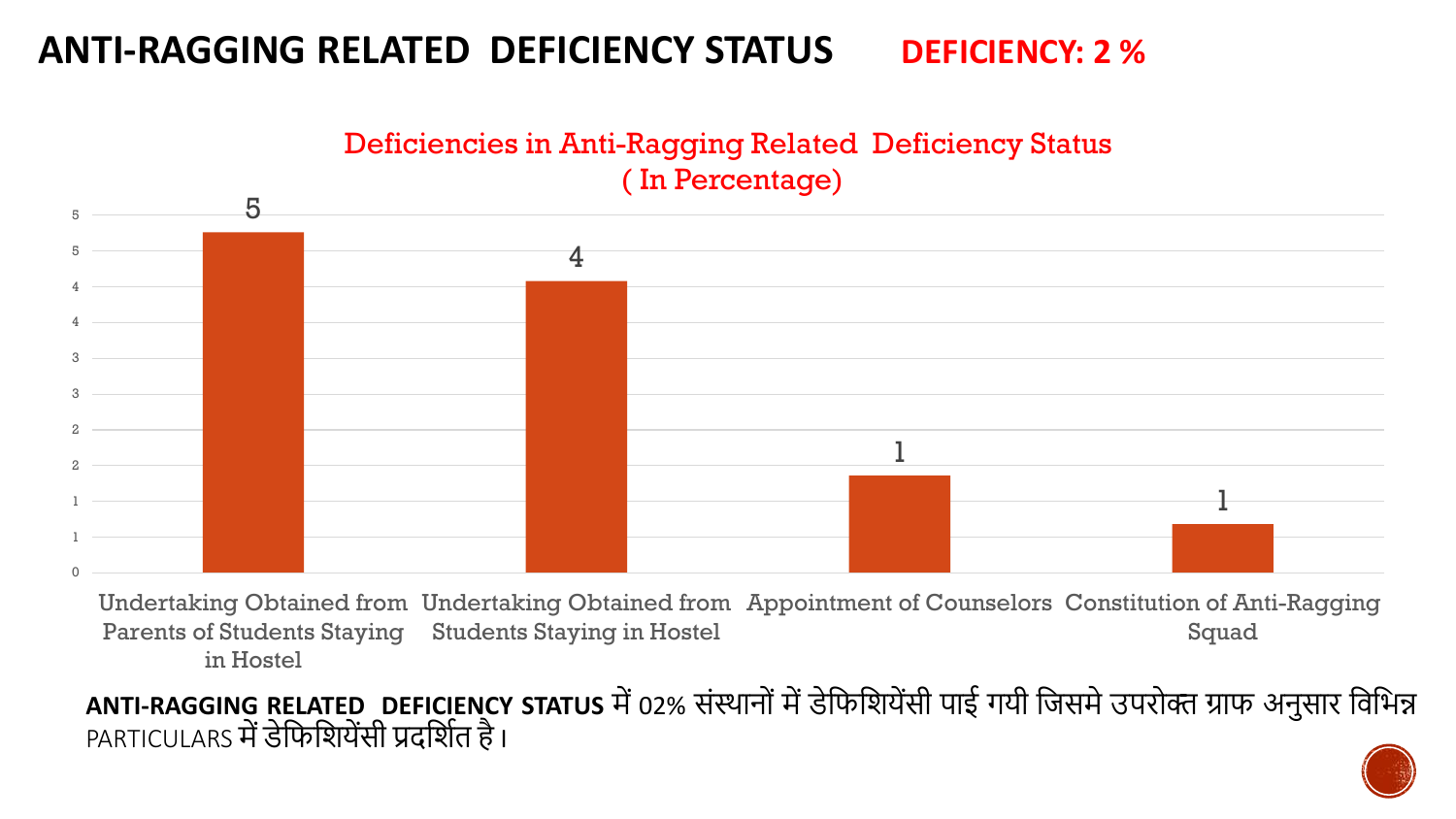## **प्राफिफिक फिक्षा फिभाग मेंAICTE 2021-22 केअनुसार डेफिफियेंसी**

| S No.                   | <b>DEFICIENCY TYPE AS PER AICTE</b>                    | <b>DEFICIENCY</b><br>IN $\%$ |
|-------------------------|--------------------------------------------------------|------------------------------|
| 1.                      | <b>Institution Level Faculty Member</b>                | 51                           |
| $\mathbf{2}$            | <b>Library Facilities</b>                              | 47                           |
| $\overline{\mathbf{3}}$ | <b>Instructional Area-Common Facilities</b>            | 38                           |
| 4                       | <b>Computational Facilities</b>                        | 32                           |
| 5                       | <b>Amenities Area</b>                                  | 30                           |
| 6                       | Existing Programme / ENGINEERING AND TECHNOLOGY-       |                              |
|                         | Diploma                                                | 28                           |
| $\mathbf{z}$            | Director/Principal                                     | 22                           |
| 8                       | <b>Administrative Area</b>                             | 16                           |
| 9                       | <b>Other Details</b>                                   | 9                            |
| <b>10</b>               | <b>Other Facilities</b>                                | 8                            |
| 11                      | <b>Ombudsman Related Deficiency Status</b>             | 5                            |
| 12                      | Existing Programme / APPLIED ARTS AND CRAFTS-Diploma   | 5                            |
| 13                      | Existing Programme / ARCHITECTURE AND PLANNING-        |                              |
|                         | Diploma                                                | 3                            |
| 14                      | <b>Existing Programme / ENGINEERING AND TECHNOLOGY</b> | 3                            |
|                         |                                                        |                              |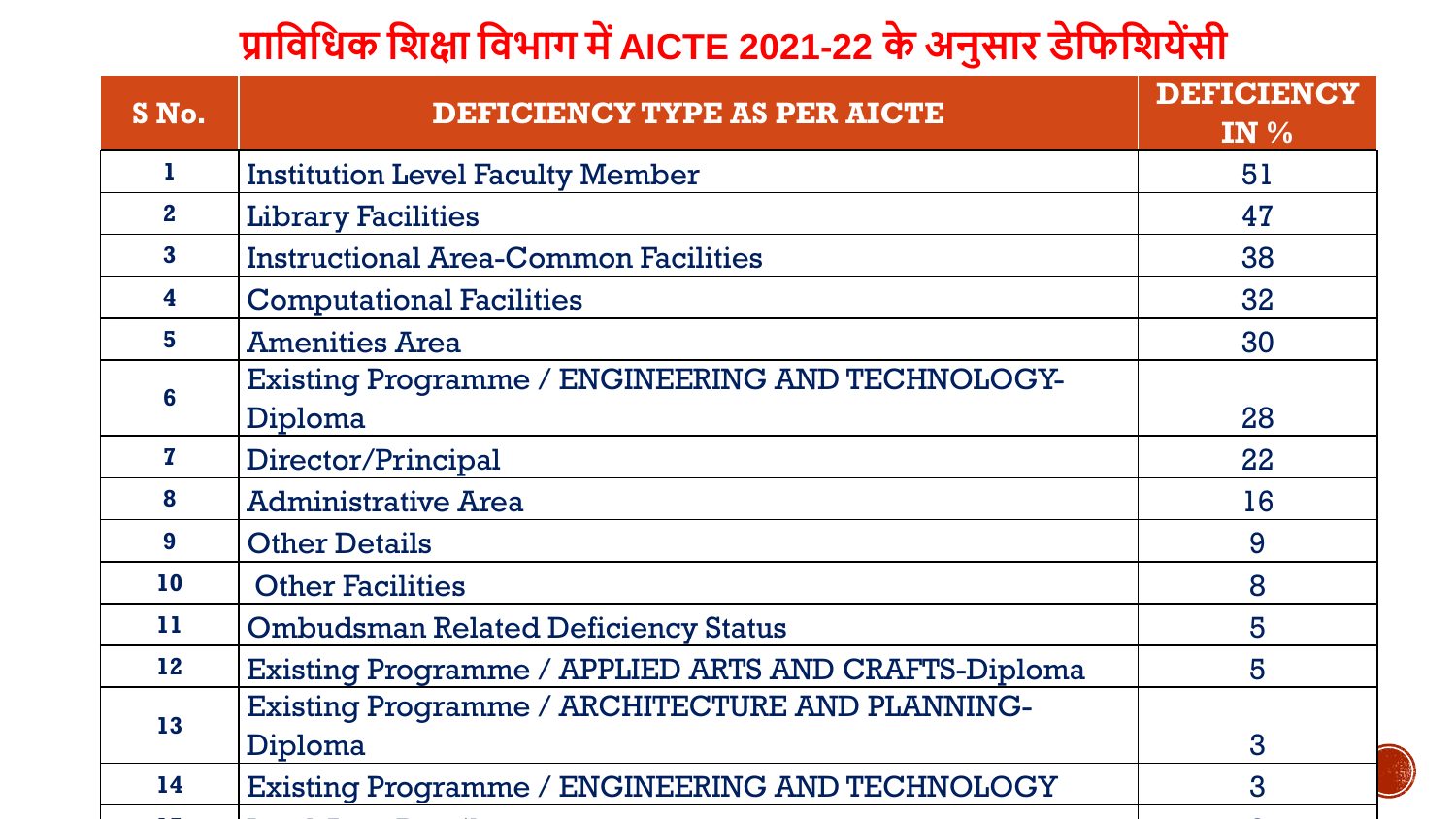## AICTE डेफिशियेंसी निस्तारण हेतु सुझाव

एआईसीटी मानक के अनुसार समस्त राजकीय पॉतलटेक्निक संस्थाओ मेंआवश्यक इंफ्रास्ट्रक्चर एवं सुतवधाओं के विश्लेषण के उपरांत AICTE डेफिशियेंसी निस्तारण हेतु सुझाव निम्नवत हैं-

- ❖ शैक्षणिक स्टाफ की कमी- प्रधानाचार्य, विभागाध्यक्ष एवं व्याख्याता के पद पर आवश्यक पदों का सृजन एवं नियुक्ति किया जाना |
- ❖ प्रयोगशाला के रखरखाव एवं प्रयोगात्मक कायों मेंसहयोग हेिुप्रयोगशालाओं मेंलैब इंस्ट्रक्टर की नियुक्ति |
- प्रयोगशालाओं में संशाधनो की कमी एवं प्रयोगशालाओं का आधुनिकीकरण हेतु बजट का आवंटन I
- ❖ पुस्तकालयोंका आधुतनकीकरण- पुस्तकोंकी कमी, ई-ररसोसेहेिुबजट का आवंटन
- ❖ इंफ्रास्ट्रक्चर सम्बंधित डेफिशियेंसी को निस्तारित करने हेतु नए भवन के निर्माण कार्य कराया जाना
- $\clubsuit$  स्मार्ट क्लासरूम एवं सेमिनार हॉल की स्थापना  $\overline{\phantom{a}}$
- ❖ संस्था को ग्रीन केंपस के रूप में विकसित करने के लिए संस्थानों को प्रोत्साहित करना ।